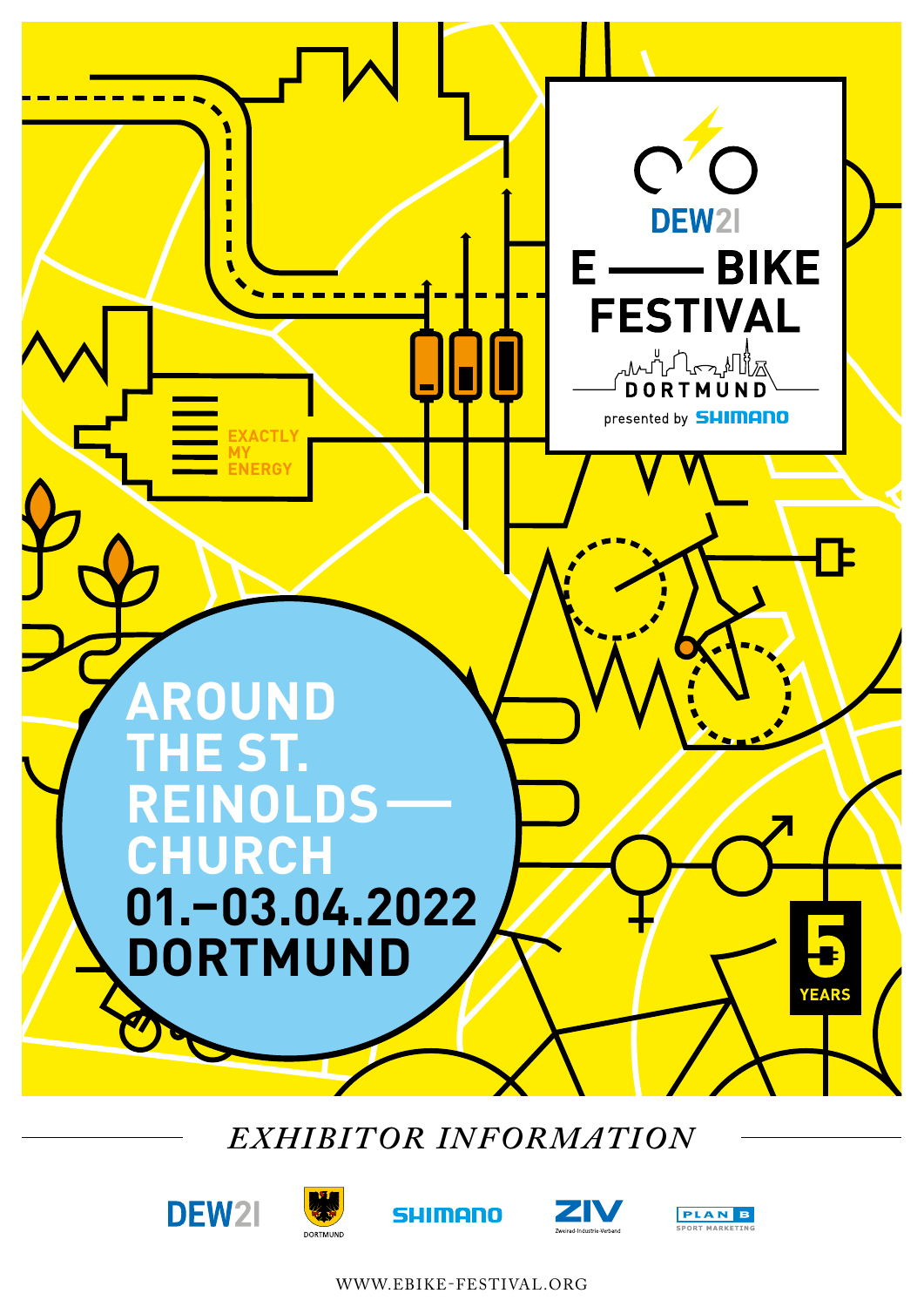## **DEW21 E — BIKE Festival Dortmund presented by SHIMANO**





*The world's biggest e-bike event is celebrating its birthday! From 01 to 03 April 2022 the fifth edition of the DEW21 E — BIKE Festival presented by SHIMANO will take place in the German city of Dortmund. Over the last four years the festival has gained major importance not only for the bicycle industry itself but more generally for the topics of electro-mobility and climate policy in Germany.*

*A total of 150 exhibitors present the latest innovations from the world of e-bikes as well as concepts and solutions for sustainable transport, service and logistics. Experts from leading brands are on hand to answer questions from the 60,000 visitors about e-bikes as a modern and environmentally friendly alternative to traditional transport. Dortmund is the place to be when it comes to electro-mobility as a whole, both today and looking to the future. Be at the heart of the action, bring your brand to the city centre of Dortmund and take part in the DEW21 E — BIKE Festival 2022 presented by SHIMANO.*

#### **Facts**

| Type:           | DEW21 E - BIKE Festival Dortmund presented by SHIMANO, world's biggest e-bike event                                                                                                                                                                                                                                                                                                                                                                                                                                                                                                                                                                                |  |  |
|-----------------|--------------------------------------------------------------------------------------------------------------------------------------------------------------------------------------------------------------------------------------------------------------------------------------------------------------------------------------------------------------------------------------------------------------------------------------------------------------------------------------------------------------------------------------------------------------------------------------------------------------------------------------------------------------------|--|--|
| Date and venue: | 01-03 April 2022, in the area around the St. Reinolds church in Dortmund                                                                                                                                                                                                                                                                                                                                                                                                                                                                                                                                                                                           |  |  |
| Organiser:      | PLAN B event company GmbH                                                                                                                                                                                                                                                                                                                                                                                                                                                                                                                                                                                                                                          |  |  |
| Themed areas:   | • Urban mobility<br>· Sporty e-mountain bikes / e-road bikes<br>• Components / accessories / clothing<br>• Infrastructure / transport / tourism / environment<br>• Service / e-mobility                                                                                                                                                                                                                                                                                                                                                                                                                                                                            |  |  |
| Highlights:     | · World's biggest e-bike event<br>• Fifth anniversary<br>• Free admission to the festival site<br>· Shops in the city open on Sunday<br>• More than 150 exhibitors<br>• More than 60,000 visitors<br>• Test bikes, test products, SHIMANO Test Areas<br>• DEW21 Family Day, CargoBikeRace, Dominik Raab - MTB Trial Show,<br>Kettenkino - Move to movies<br>• Guided DEW21 e-bike rides with exhibitors and their star riders / bike-handling sessions<br>• Entertainment on stage / workshops / discussions<br>• Central registration point for hiring and testing bikes<br>• DEW21 Symposium – meeting of experts focusing on the topic of e-mobility in Germany |  |  |
| Opening hours:  | April 01, 2022<br>$12:00 - 19:00$<br>Friday<br>April 02, 2022<br>$10:00 - 19:00$<br>Saturday<br>April 03, 2022<br>$10:00 - 17:00$<br>Sunday                                                                                                                                                                                                                                                                                                                                                                                                                                                                                                                        |  |  |
| Costs:          | Flat rate exhibitor fee for manufacturers: $\epsilon$ 5,000 <sup>*</sup> — incl. exhibition stand of up to 100m <sup>2</sup> , electricity, waste<br>disposal, security supervision, test courses, logo on website, social media, catering, etc.                                                                                                                                                                                                                                                                                                                                                                                                                   |  |  |
|                 | Rental fee for exhibition space only: $\epsilon$ 70/m <sup>2</sup><br>Security supervision fee: € 200<br>Waste disposal fee: $\epsilon$ 50<br>Electricity or water connection (optional): $\epsilon$ 120 each<br>All prices do not include VAT.<br>All brands that exhibited at the event 2021 have the option to book the<br>same exhibition stand place again for 2022 up until the 30th of August 2021.                                                                                                                                                                                                                                                         |  |  |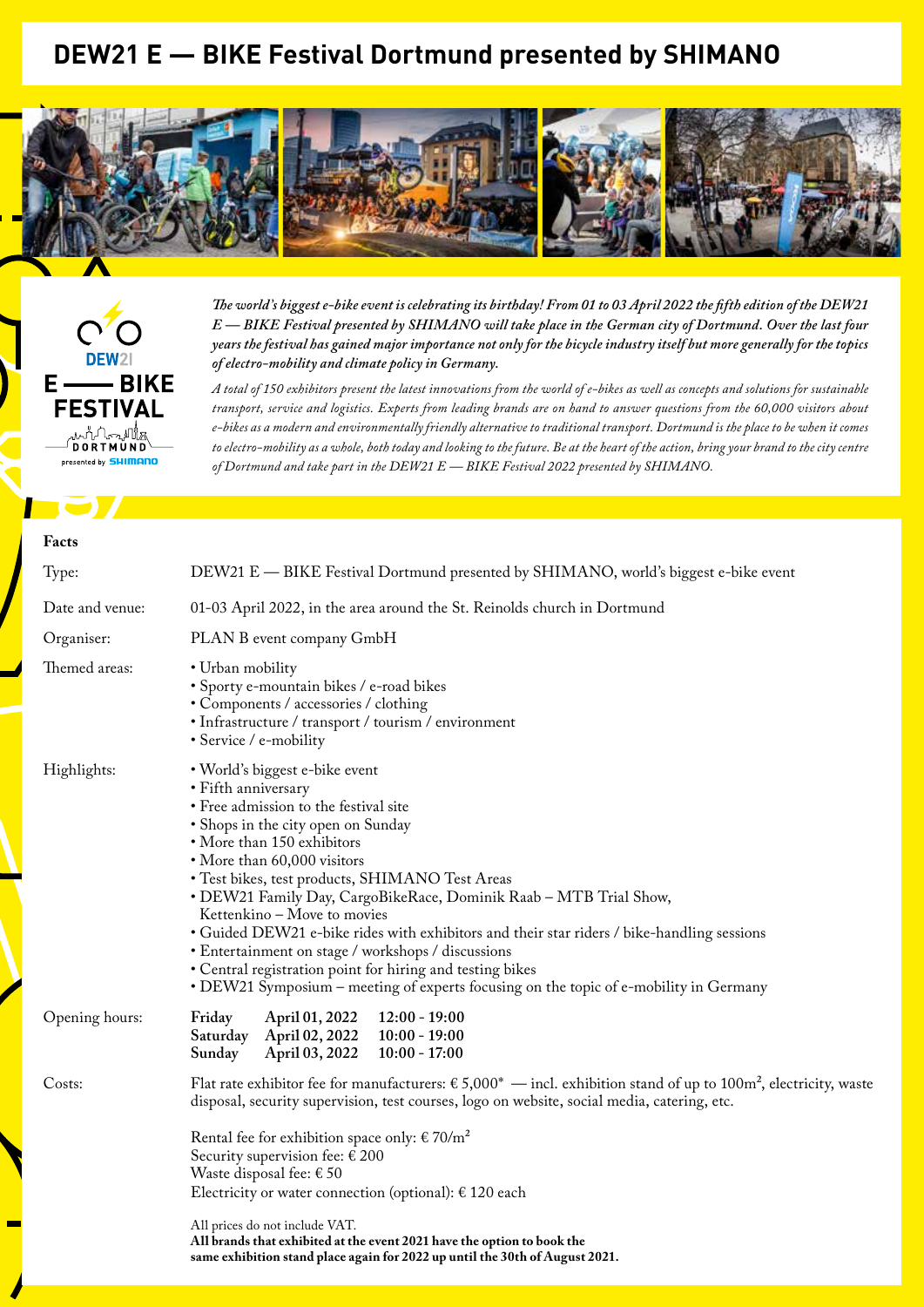## **DEW21 E — BIKE Festival Dortmund presented by SHIMANO**



#### **Booking form**

|                                                                                        | Mobile                                                                                                                                                                                               |  |
|----------------------------------------------------------------------------------------|------------------------------------------------------------------------------------------------------------------------------------------------------------------------------------------------------|--|
|                                                                                        |                                                                                                                                                                                                      |  |
|                                                                                        |                                                                                                                                                                                                      |  |
| Billing address (if different from above)                                              |                                                                                                                                                                                                      |  |
| 1. Stand description<br>Tent, car, truck, etc.                                         | 2. Planned activities<br>Presentations, workshops, etc.<br><u> 1980 - Johann Barbara, margaret eta idazlea (h. 1980).</u>                                                                            |  |
| 3. Brands / items<br>exhibited Bicycles, clothing, components, information material    | <u> 1989 - Andrea Stadt Britain, amerikansk politiker (</u><br>4. Test products<br>Description & quantity                                                                                            |  |
| 5. Technical details<br>Stand size<br>(a) $\frac{1}{m} \times (b)$ $m = \frac{1}{m^2}$ | 6. Signature<br>We hereby register to participate in the $DEW21 E - BIKE$<br>Festival Dortmund 2022 presented by SHIMANO. This<br>registration is hinding With the signature helogy ave garee to the |  |

*Stand height \_\_\_\_\_\_\_ m Electricity connections*

*\_\_\_\_\_\_\_ x 230 Volt; \_\_\_\_\_\_\_ x 380 Volt \_\_\_\_\_\_\_ A*

*Water connections \_\_\_\_\_\_\_ x*

**15.–17.04.2016** *event's terms and conditions listed at www.ebike-festival.org Festival Dortmund 2022 presented by SHIMANO. This registration is binding. With the signature below we agree to the* 

*\_\_\_\_\_\_\_\_\_\_\_\_\_\_\_\_\_\_\_\_\_\_\_\_\_\_\_\_\_\_\_\_\_\_\_\_\_\_\_\_\_\_\_\_\_\_\_*

*\_\_\_\_\_\_\_\_\_\_\_\_\_\_\_\_\_\_\_\_\_\_\_\_\_\_\_\_\_\_\_\_\_\_\_\_\_\_\_\_\_\_\_\_\_\_\_*

**DO** *Place, date* 

*Signature*



PLAN B Sport Marketing GmbH Mühlweg 1b

D-82054 Sauerlach

Anika Stephan<br>T +49 (0) 8

- $T +49 (0) 8104 88 80 226$ <br>E anika.stephan@planb-spo
- E anika.stephan@planb-sportmarketing.com<br>W www.ebike-festival.org

W **www.ebike-festival.org**